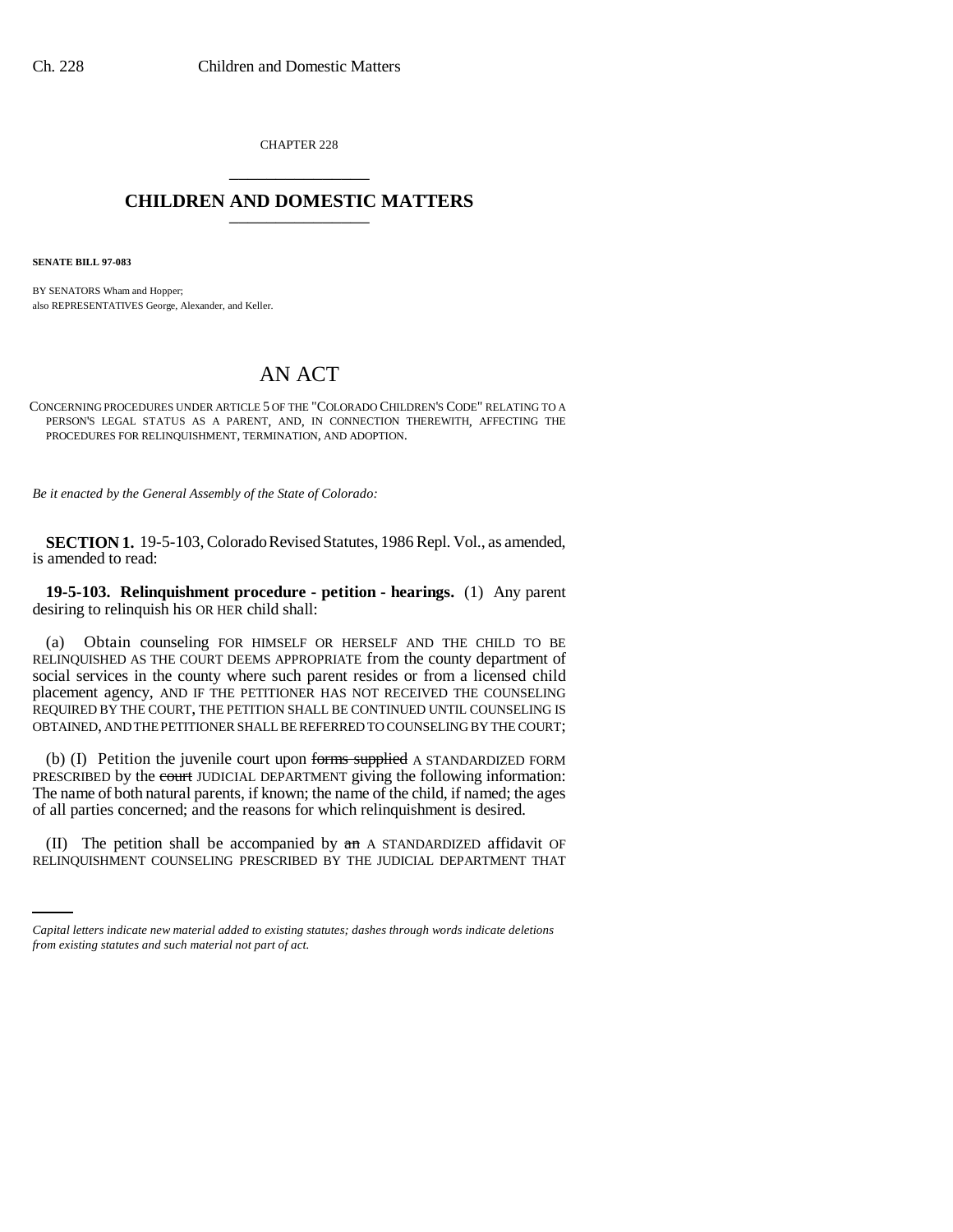INCLUDES:

(A) A STATEMENT indicating the nature and extent of counseling furnished to the petitioner, if any, and the recommendations of the counselor; If the petitioner has not received the counseling required by paragraph  $(a)$  of this subsection  $(1)$ , the petition shall be continued, and the petitioner shall be referred for counseling by the court.

(B) A COPY OF THE ORIGINAL BIRTH CERTIFICATE OR A COPY OF THE APPLICATION THEREFOR; AND

(C) A STATEMENT DISCLOSING ANY AND ALL PAYMENTS, GIFTS, ASSISTANCE, GOODS, OR SERVICES RECEIVED, PROMISED, OR OFFERED TO THE RELINQUISHING PARENT IN CONNECTION WITH THE PREGNANCY, BIRTH, OR PROPOSED RELINQUISHMENT OF THE CHILD AND THE SOURCE OR SOURCES OF SUCH PAYMENTS, GIFTS, ASSISTANCE, GOODS, OR SERVICES.

(2) THE COUNSELING SPECIFIED IN PARAGRAPH (a) OF SUBSECTION (1) OF THIS SECTION AND PROVIDED BY THE DEPARTMENT OR THE CHILD PLACEMENT AGENCY SHALL INCLUDE, BUT NOT BE LIMITED TO, THE FOLLOWING:

(a) INFORMATION TO THE RELINQUISHING PARENT CONCERNING THE PERMANENCE OF THE DECISION AND THE IMPACT OF SUCH DECISION ON THE RELINQUISHING PARENT NOW AND IN THE FUTURE;

(b) INFORMATION CONCERNING EACH PARENT'S COMPLETE MEDICAL AND SOCIAL HISTORIES;

(c) IN THE CASE OF PREGNANCY, REFERRAL OF THE WOMAN FOR MEDICAL CARE AND FOR DETERMINATION OF ELIGIBILITY FOR MEDICAL ASSISTANCE;

(d) INFORMATION CONCERNING ALTERNATIVES TO RELINQUISHMENT AND REFERRAL TO PRIVATE AND PUBLIC RESOURCES THAT MAY MEET THE PARENT'S NEEDS;

(e) RELINQUISHMENT SERVICES NECESSARY TO PROTECT THE INTERESTS AND WELFARE OF A CHILD BORN IN A STATE INSTITUTION;

(f) INFORMATION TO THE CHILD'S PARENT THAT IF HE OR SHE APPLIES FOR PUBLIC ASSISTANCE FOR HIMSELF OR HERSELF AND THE CHILD, HE OR SHE MUST COOPERATE WITH THE CHILD SUPPORT ENFORCEMENT UNIT FOR THE ESTABLISHMENT AND ENFORCEMENT OF A CHILD SUPPORT ORDER; AND

(g) THE CONFIDENTIALITY OF ALL INFORMATION, EXCEPT FOR NONIDENTIFYING INFORMATION AS DEFINED IN SECTION 19-1-103 (80) THAT MAY BE ACCESSED AS PROVIDED IN PART 4 OF THIS ARTICLE, OBTAINED BY THE DEPARTMENT AND THE CHILD PLACEMENT AGENCY IN THE COURSE OF RELINQUISHMENT COUNSELING UNLESS THE PARENT PROVIDES WRITTEN PERMISSION OR A RELEASE OF INFORMATION IS ORDERED BY A COURT OF COMPETENT JURISDICTION.

 $(2)$  (3) Upon receipt of the petition FOR RELINQUISHMENT, the court shall set the same for hearing on the condition that the requirements of subsection (1) of this section have been complied with by the petitioner.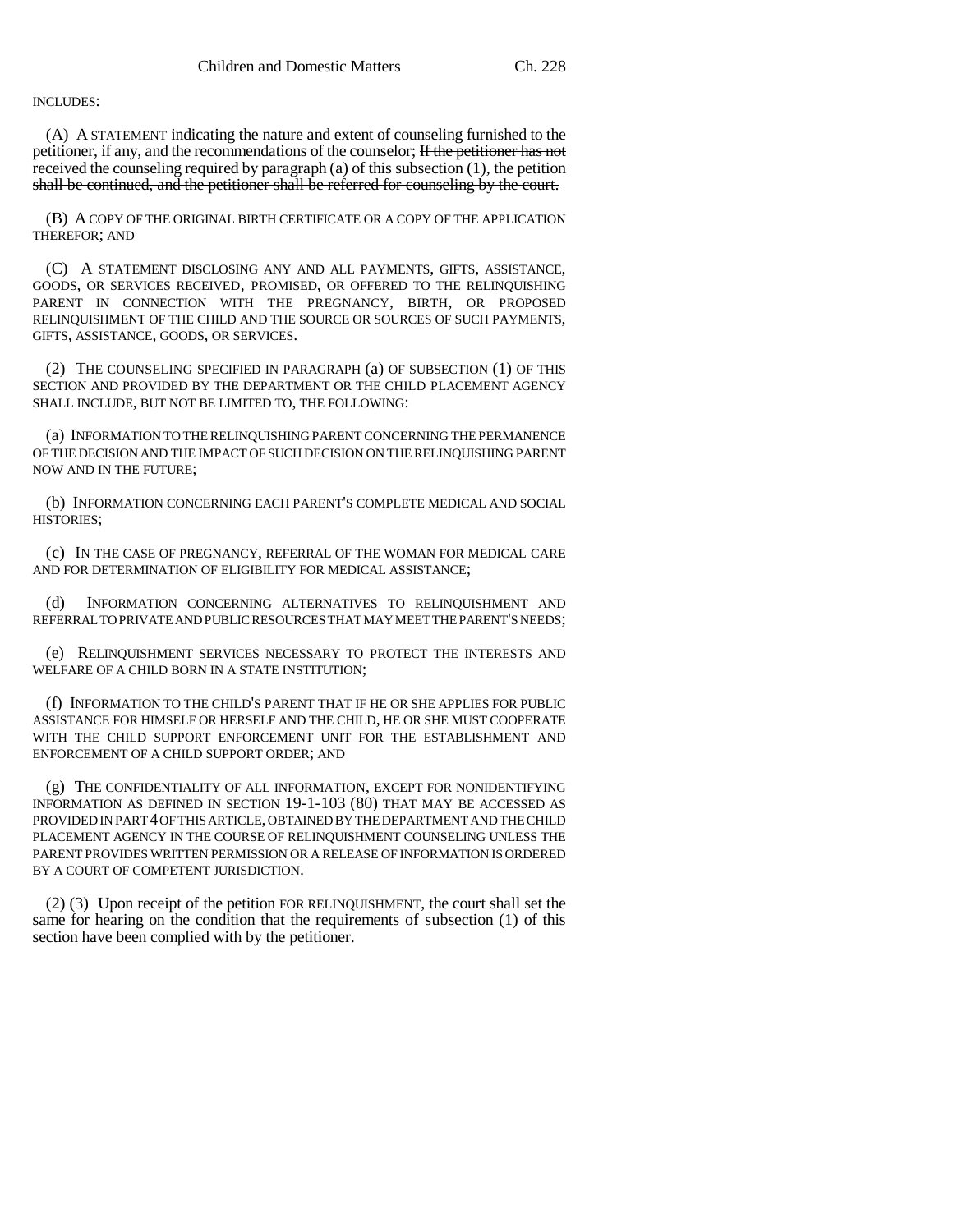$(3)$  (4) (a) The parent-child legal relationship of a parent shall not be terminated by relinquishment proceedings unless the parent joins in the petition.

(b) THE RELINQUISHING PARENT, CHILD PLACEMENT AGENCY, AND COUNTY DEPARTMENT OF SOCIAL SERVICES SHALL PROVIDE THE COURT ANY AND ALL INFORMATION DESCRIBED IN SECTION 19-1-103 (80) THAT IS AVAILABLE TO SUCH RELINQUISHING PARENT, AGENCY, OR COUNTY DEPARTMENT.

 $(4)$  (5) The court shall not issue an order of relinquishment until it is satisfied that the relinquishing parent and the child, if twelve years of age or older DETERMINED APPROPRIATE BY THE COURT, have been counseled pursuant to subsection (1) of this section AND THIS SUBSECTION (5) and fully advised of the consequences of the parent's act. THE COURT MAY ORDER COUNSELING FOR ANY AGE CHILD TO BE RELINQUISHED IF THE COURT DEEMS SUCH COUNSELING WOULD BE IN THE CHILD'S BEST INTERESTS. THE COURT MAY ORDER THAT A CHILD YOUNGER THAN TWELVE YEARS OF AGE BE PREPARED FOR RELINQUISHMENT, TERMINATION OF PARENTAL RIGHTS, OR ADOPTION.

 $(5)$  (6) If the court believes FINDS after the hearing that it is in the best interests of the parties concerned, including the child that no relinquishment be granted, the court shall enter an order dismissing the action.

 $(6)$  (7) (a) THE COURT SHALL ENTER AN ORDER OF RELINQUISHMENT if the court is satisfied FINDS after the hearing that:

(I) The relinquishing parent or parents and the child, if twelve years of age or older, ANY CHILD THAT THE COURT DIRECTED INTO COUNSELING have been counseled as provided in subsection SUBSECTIONS  $(1)$  AND  $(5)$  of this section; and that

(II) THE PARENT'S DECISION TO RELINQUISH IS KNOWING AND VOLUNTARY AND NOT THE RESULT OF ANY THREATS, COERCION, OR UNDUE INFLUENCE OR INDUCEMENTS; AND

(III) The relinquishment would best serve the interests of all parties concerned, including the child, it shall enter an order of relinquishment THE CHILD TO BE RELINQUISHED.

(b) THERE SHALL BE A REBUTTABLE PRESUMPTION THAT A RELINQUISHMENT WOULD NOT BE IN THE CHILD'S BEST INTERESTS IF THE CHILD IS TWELVE YEARS OF AGE OR OLDER AND OBJECTS TO THE RELINQUISHMENT.

 $(7)$  (8) If the court is not satisfied that the relinquishing parents and the child, if twelve years of age or older, have been offered proper and sufficient counsel and advice, it shall continue the matter for such time as the court deems necessary.

 $(8)(9)$  (a) The court may appoint a guardian ad litem to protect the interests of the child if:

(I) The court finds that there is a conflict of interest between the child and his OR HER parents, guardian, or legal custodian;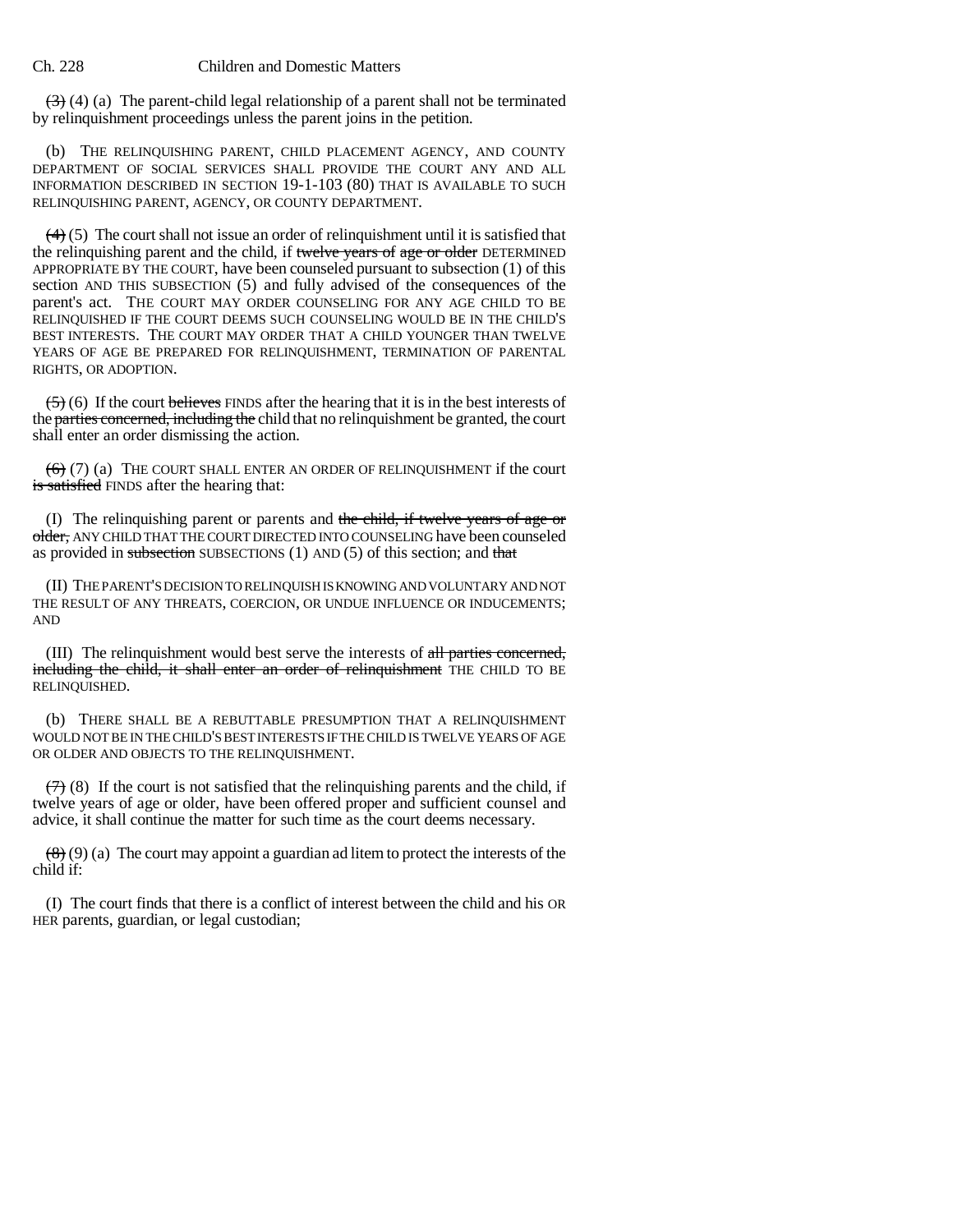(II) The court finds that such appointment would be in the best interests of the child; or

(III) The court determines that the child is twelve years of age or older and that the welfare of the child mandates such appointment.

(b) Reasonable fees for guardians ad litem appointed pursuant to this subsection  $(8)(9)$  shall be paid by the relinquishing parent or parents; except that, in the case of an indigent parent or parents, such fees shall be paid as an expense of the state from annual appropriations to the office of the state court administrator.

 $(9)$  (10) The court may interview the child in chambers to ascertain the child's wishes as to the relinquishment proceedings. The court may permit counsel to be present at such an interview. The court shall cause a record of the interview to be made, and it shall be made a part of the record in the case.

 $(10)(11)$  The court may seek the advice of professional personnel whether or not said personnel are employed on a regular basis by the court. Any advice given by professional persons shall be in writing and shall be made available by the court to attorneys of record, to the parties, and to any other expert witnesses upon request, but it shall be considered confidential for any other purposes, shall be sealed, and shall not be open to inspection except by consent of the court. Attorneys of record may call for the cross-examination of any professional persons consulted by the court.

(12) THE PROVISIONS OF THIS SECTION, INCLUDING BUT NOT LIMITED TO RELINQUISHMENT COUNSELING, NOTIFICATION, AND THE RELINQUISHMENT HEARING, SHALL APPLY IN ANY CASE INVOLVING A CHILD IN COLORADO OR FOR WHOM COLORADO IS THE HOME STATE AS DESCRIBED IN SECTION 14-13-103 (5), C.R.S., INCLUDING ANY CASE IN WHICH IT IS PROPOSED THAT THE CHILD TO BE RELINQUISHED WILL BE RELINQUISHED OR ADOPTED OUTSIDE THE STATE OF COLORADO.

**SECTION 2.** 19-5-104, Colorado Revised Statutes, 1986 Repl. Vol., as amended, is amended to read:

**19-5-104. Final order of relinquishment.** (1) If the court terminates the parent-child legal relationship of both parents or of the only living parent, the court, after taking into account the racial, cultural, and religious background of the child, shall order guardianship of the person and legal custody transferred to:

(a) The county department of social services; or

(b) A licensed child placement agency; or

(c) A relative of the child; or

(d) An individual DETERMINED TO BE of good moral character THROUGH A PROCESS THAT INCLUDES THE ASSESSMENT MADE PURSUANT TO SECTION 19-5-206 (2) (a), if such individual shall have had the child living in his OR HER home for  $\alpha$  year SIX MONTHS or more, including a foster parent OR A DESIGNATED ADOPTIVE PARENT.

(2) The court shall consider, but shall not be bound by, a request that custody of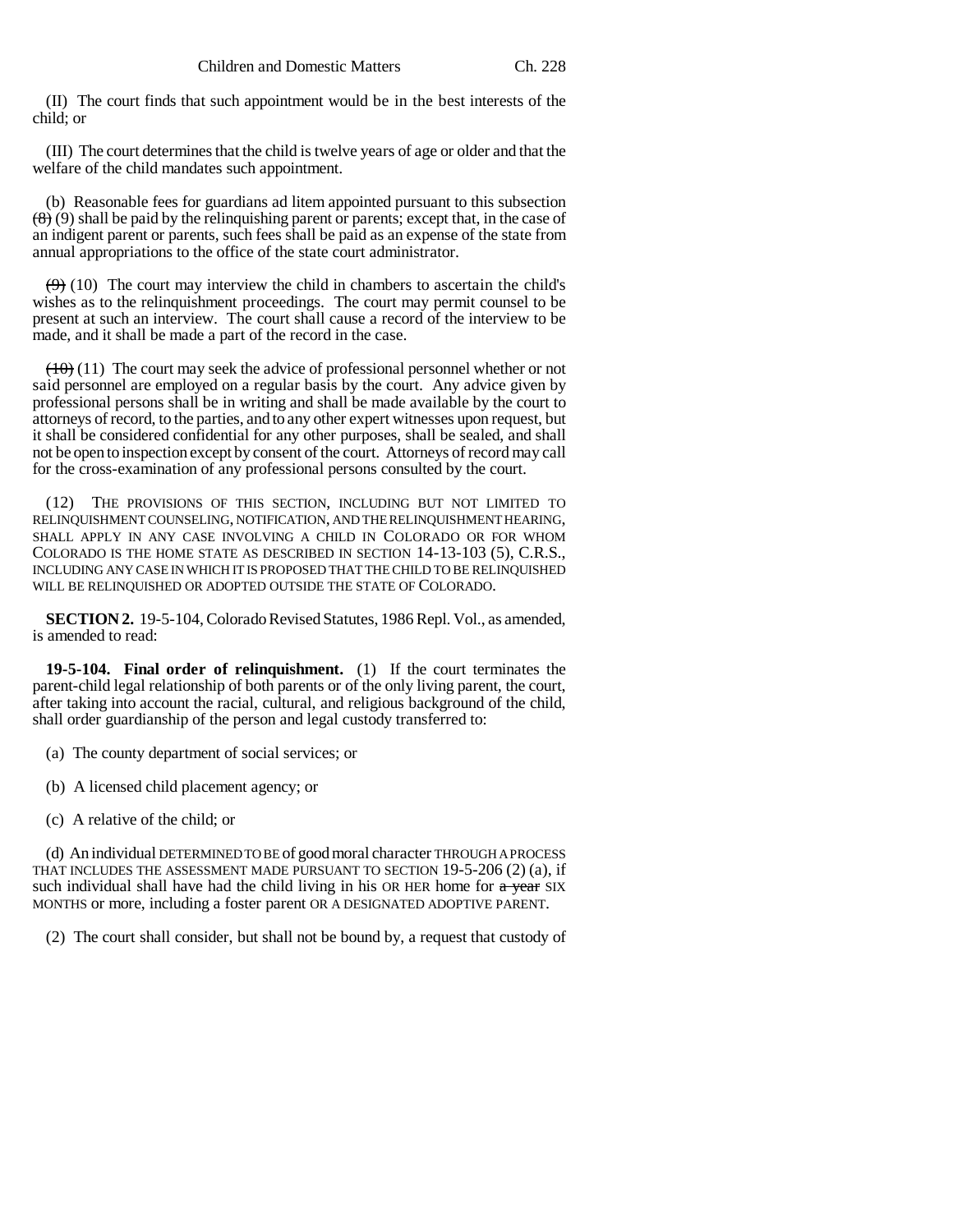the child, with the option of applying for adoption, be placed in a grandparent, aunt, uncle, brother, or sister of the child or a foster parent. When ordering legal custody of the child, the court shall give preference to a grandparent, aunt, uncle, brother, or sister of the child when such relative has made a TIMELY request therefor and the court determines that such placement is in the best interests of the child. Such request must be submitted to the court prior to commencement of the hearing on the petition for relinquishment. If such legal custody is granted, guardianship of the child shall remain with the parent, if the legal parent-child relationship has not been terminated, or the guardianship shall be transferred pursuant to subsection (1) of this section. Nothing in this section shall be construed to require the birth parents or the child placement agency with custody of the child to notify said relatives described in this subsection  $(2)$  of the pending relinquishment of parental rights. This subsection  $(2)$ shall not apply in cases where the birth parents have designated an adoptive family for the child or the birth parents have designated that legal custody of the child shall not be in a person described in this subsection (2) and where the child has not been in legal custody of a relative requesting guardianship or custody as described in this section or the child has not been in the physical custody of such relative for more than six months.

 $(2.5)$  (3) No person shall be precluded from adopting a child solely because they have THAT PERSON HAS been a child's foster parent.

 $(3)$  (4) The order of relinquishment shall set forth all pertinent facts brought at the hearing, and, in addition, it shall state that the court is satisfied that the counsel and guidance provided for in section 19-5-103 (1) AND (5) has been offered the relinquishing parent or parents and the ANY child if twelve years of age or older, FOR WHOM THE COURT HAS ORDERED COUNSELING.

 $(4)$  (5) A final order of relinquishment shall divest the relinquishing parent or parents of all legal rights and obligations they may have with respect to the child relinquished, but it shall not modify the child's status as an heir at law which shall cease only upon a subsequent final decree of adoption; except that the relinquishing parent's or parents' obligation to pay for services received by the child through the department, of human services, or other support received, shall be terminated upon a subsequent final decree of adoption or by order of the court at the time of relinquishment. The order of relinquishment shall release the relinquished child from all legal obligations with respect to the relinquishing parent or parents.

 $(4.3)$  (6) If one parent files a petition for the relinquishment of a child and the agency or person having custody of the child files a petition to terminate the rights of the other parent pursuant to section 19-5-105, the court shall set a hearing, as expeditiously as possible, on the relinquishment petition. A court may enter an order of relinquishment for the purpose of adoption prior to the relinquishment or termination of the other parent's parental rights. Except as otherwise provided in subsection  $(4.5)$  (7) of this section, an order of relinquishment is final and irrevocable.

 $(4.5)$  (7) (a) A relinquishment may be revoked only if, within ninety days after the entry of the relinquishment order, the relinquishing parent establishes by clear and convincing evidence that such relinquishment was obtained by fraud or duress.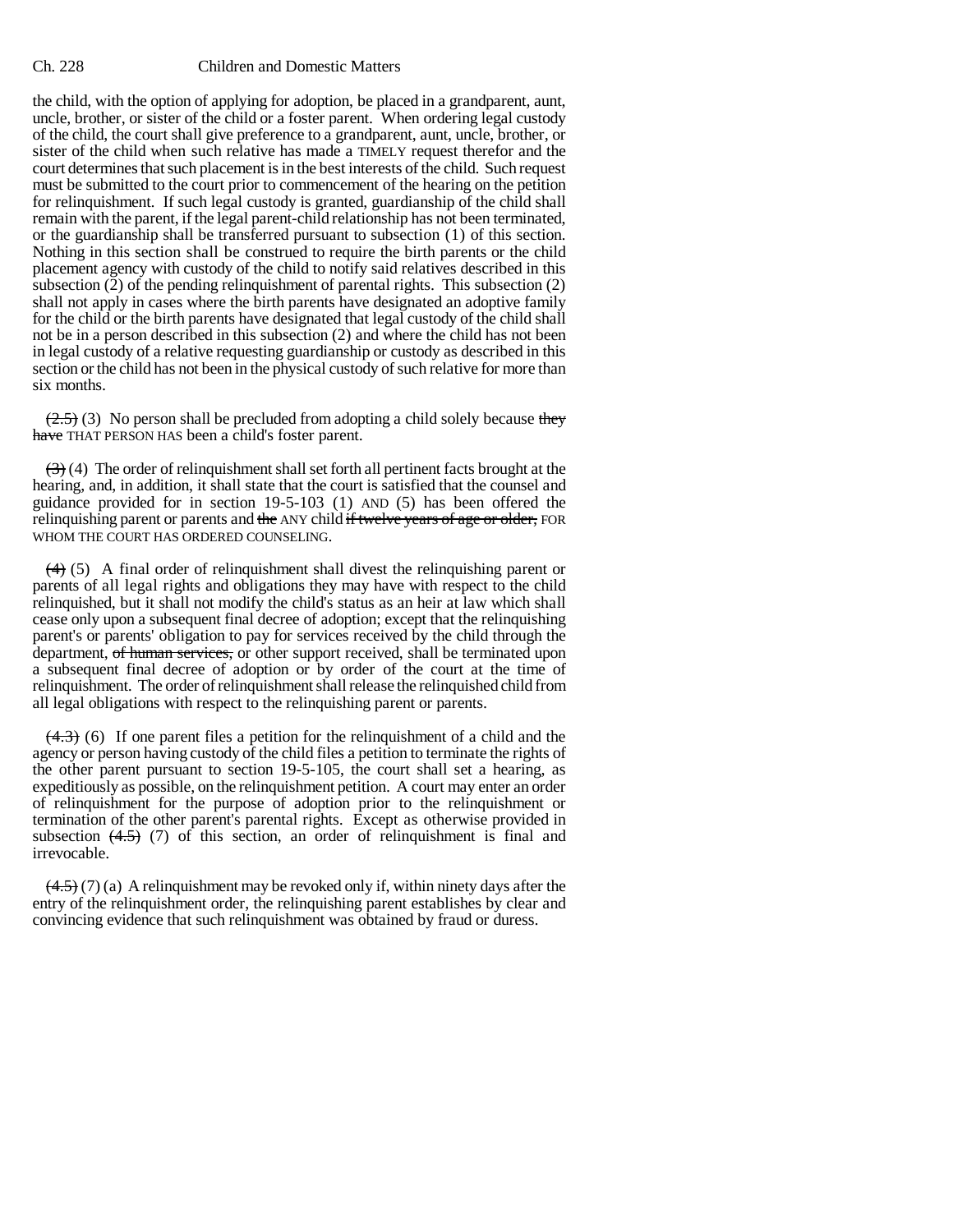(b) Notwithstanding paragraph (a) of this subsection  $(4.5)$  (7), a relinquishment may not be revoked on the basis that the relinquishment or termination of the other parent's parental rights was not obtained because the relinquishing parent knew, but did not disclose, the name or whereabouts of such other parent.

 $(4.7)$  (8) If the relinquishment by an individual is revoked pursuant to subsection  $(4.5)$  (7) of this section and no grounds exist under section 19-5-105 or under part 6 of article 3 of this title for terminating the parental rights of that individual, the court shall dismiss any proceeding for adoption and shall provide for the care and custody of the child according to the child's best interests.

 $\left(\frac{5}{2}\right)$  (9) The fact that the relinquishing parent or parents are minors shall in no way affect the validity of the final order of relinquishment.

**SECTION 3.** The introductory portion to 19-5-105 (3) and 19-5-105 (3.1) (c) (I) and (5), Colorado Revised Statutes, 1986 Repl. Vol., as amended, are amended to read:

**19-5-105. Proceeding to terminate parent-child legal relationship.** (3) If, after the inquiry, the other birth parent is identified to the satisfaction of the court or if more than one person is identified as a possible parent, each shall be given notice of the proceeding in accordance with subsection (5) of this section, INCLUDING NOTICE OF THE PERSON'S RIGHT TO WAIVE HIS OR HER RIGHT TO APPEAR AND CONTEST. If any of them WAIVES HIS OR HER RIGHT TO APPEAR AND CONTEST OR fails to appear or, if appearing, cannot personally assume legal and physical custody promptly, taking into account the child's age, needs, and individual circumstances, such person's parent-child legal relationship with reference to the child shall be terminated. If the other birth parent or a person representing himself or herself to be the other birth parent appears and demonstrates the desire and ability to personally assume legal and physical custody of the child promptly, taking into account the child's age, needs, and individual circumstances, the court shall proceed to determine parentage under article 4 of this title. If the court determines that the person is the other birth parent, the court shall set a hearing, as expeditiously as possible, to determine whether the interests of the child or of the community require that the other parent's rights be terminated or, if they are not terminated, to determine whether:

(3.1) The court may order the termination of the other birth parent's parental rights upon a finding that termination is in the best interests of the child and that there is clear and convincing evidence of one or more of the following:

(c) That the parent has not promptly taken substantial parental responsibility for the child. In making this determination the court shall consider, but shall not be limited to, the following:

(I) Whether the parent who is the subject of the petition is served with notice and fails to file an answer pursuant to rule 12 of the Colorado rules of civil procedure, WITHIN THIRTY DAYS AFTER SERVICE OF THE NOTICE AND PETITION TO TERMINATE THE PARENT-CHILD LEGAL RELATIONSHIP or fails to file a paternity action, pursuant to article 4 of this title, within thirty days after the birth of the child or within thirty days after receiving notice that he is the father or likely father of the child;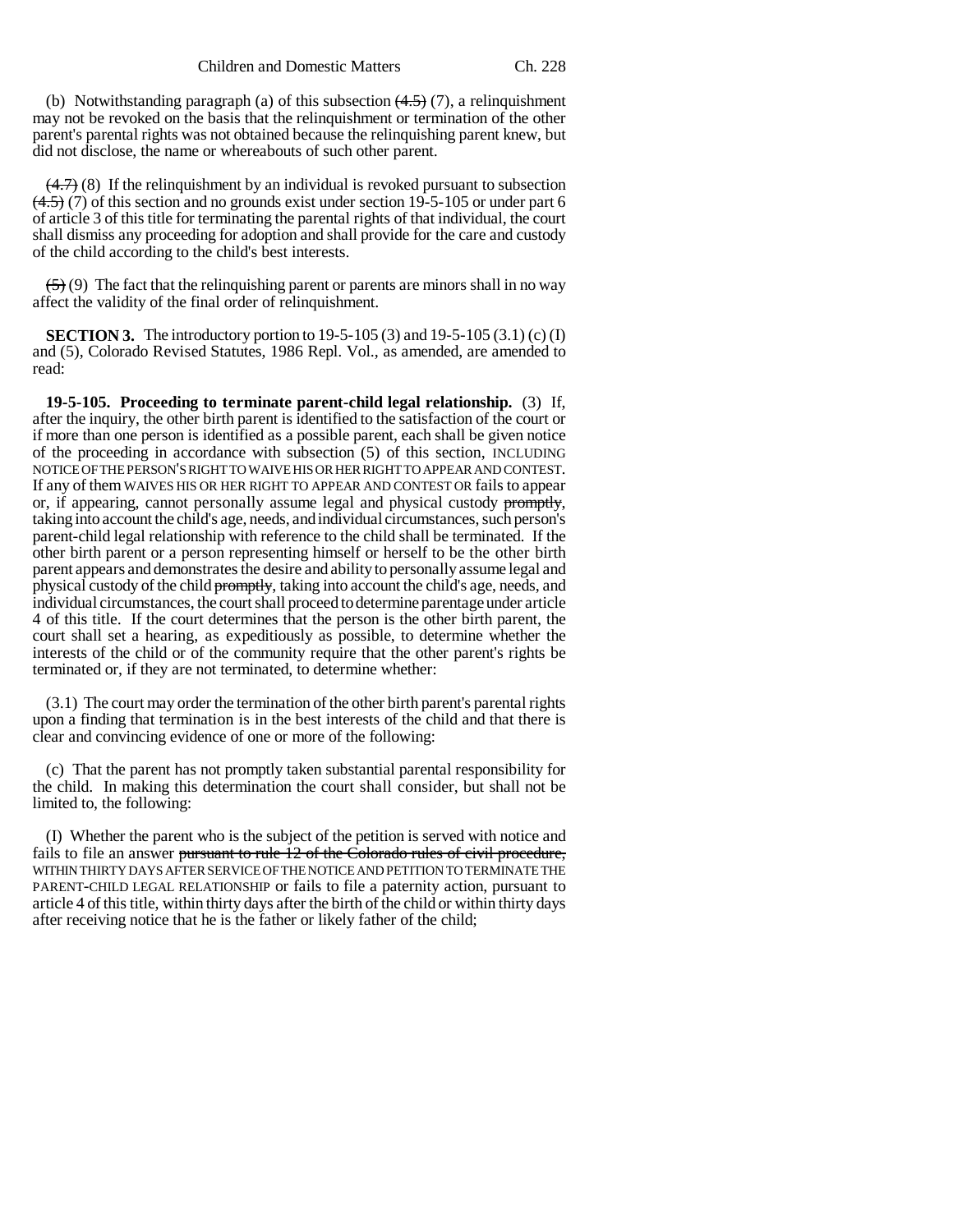(5) Notice of the proceeding shall be given to every person identified as the other birth parent or a possible birth parent in the manner appropriate under the Colorado rules of juvenile procedure for the service of process or in any manner the court directs. The notice shall inform the parent or alleged parent whose rights are to be determined that failure to file an answer or to appear within twenty THIRTY days after service and, in the case of an alleged father, failure to file a claim of paternity under article 4 of this title within thirty days after service, if a claim has not previously been filed, may likely result in termination of the parent's or the alleged parent's parental rights to the minor. THE NOTICE ALSO SHALL INFORM THE PARENT OR ALLEGED PARENT WHOSE RIGHTS ARE TO BE DETERMINED THAT SUCH PERSON HAS THE RIGHT TO WAIVE HIS OR HER RIGHT TO APPEAR AND CONTEST AND THAT FAILURE TO APPEAR AND CONTEST MAY LIKELY RESULT IN TERMINATION OF THE PARENT'S OR THE ALLEGED PARENT'S PARENTAL RIGHTS TO THE MINOR. Proof of giving the notice shall be filed with the court before the petition is heard. If no person has been identified as the birth parent, the court shall order that notice be provided to all possible parents by publication or public posting of the notice at times and in places and manner the court deems appropriate.

**SECTION 4.** 19-5-203 (1) (d) (II), Colorado Revised Statutes, 1986 Repl. Vol., as amended, is amended to read:

**19-5-203. Availability for adoption.** (1) A child may be available for adoption only upon:

(d) (II) Written and verified consent of the parent in a stepparent adoption, where ACCOMPANIED BY AN AFFIDAVIT OR SWORN TESTIMONY OF SUCH PARENT, THAT the other BIRTH parent has abandoned the child for a period of one year or more or where he THAT THE OTHER BIRTH PARENT has failed without cause to provide reasonable support for such child for a period of one year or more. Upon filing of the petition in adoption, the court shall issue a notice directed to the other parent, which notice shall state the nature of the relief sought, the names of the petitioner and the child, and the time and place set for hearing on the petition. If the address of the other parent is known, service of such notice shall be in the manner provided by the Colorado rules of civil procedure for service of process. Upon affidavit by the petitioner that, after diligent search, the address of the other parent remains unknown, the court shall order service upon the other parent by one publication of the notice in a newspaper of general circulation in the county in which the hearing is to be held. The hearing shall not be held sooner than thirty days after service of the notice is complete, and, at such time, the court may enter a final decree of adoption notwithstanding the time limitation in section 19-5-210 (2).

**SECTION 5.** 19-5-205 (1) (b) and (2), Colorado Revised Statutes, 1986 Repl. Vol., as amended, are amended, and the said 19-5-205 is further amended BY THE ADDITION OF A NEW SUBSECTION, to read:

**19-5-205. Adoption decree of foreign country approved.** (1) (b) The petition shall contain all information required in section 19-5-207 (2); EXCEPT THAT THE COURT SHALL NOT REQUIRE THE PETITION TO CONTAIN OR BE ACCOMPANIED BY THE WRITTEN CONSENT DESCRIBED IN SECTION 19-5-207 (1), THE WRITTEN REPORT DESCRIBED IN THE INTRODUCTORY PORTION TO SECTION 19-5-207 (2), THE FEES DESCRIBED IN SECTION 19-5-207 (6), OR A WRITTEN LEGAL MEMORANDUM WITH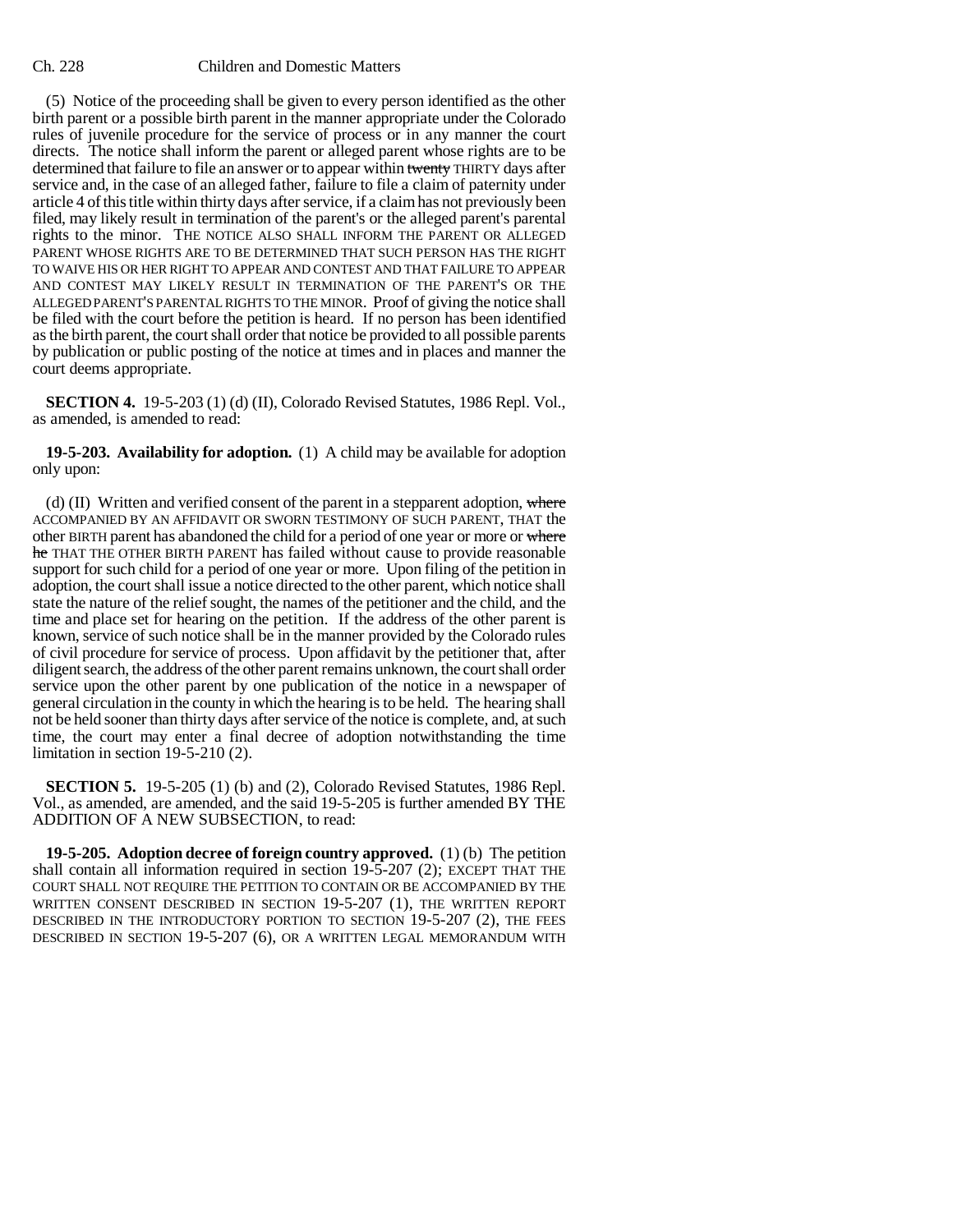SPECIFIC REFERENCES TO THE APPLICABLE LAW OF THE FOREIGN COUNTRY.

(2) The court shall issue a decree declaring valid an adoption granted by a court of competent jurisdiction OR OTHER AUTHORIZED INDIVIDUAL OR ENTITY of a country other than the United States of America upon a finding that:

(a) At the time the petition is  $s$  ought FILED, THE PETITION CONTAINS A VERIFIED STATEMENT THAT AT LEAST ONE OF THE ADOPTING PARENTS IS A CITIZEN AND RESIDENT OF THE STATE OF COLORADO OR OTHER EVIDENCE THAT at least one of the adopting parents is a citizen and resident of the state of Colorado;

(b) The original or a certified copy of a valid foreign adoption decree, together with a notarized translation, is presented to the court; and

(c) The child is either a permanent resident or a naturalized citizen of the United States. A PHOTOCOPY OF THE CHILD'S RESIDENT ALIEN CARD ISSUED BY THE IMMIGRATION AND NATURALIZATION SERVICE OF THE UNITED STATES DEPARTMENT OF JUSTICE, OR ANY SUCCESSOR ENTITY, SHALL BE SUFFICIENT EVIDENCE THAT THE CHILD IS EITHER A PERMANENT RESIDENT OR A NATURALIZED CITIZEN OF THE UNITED STATES.

(2.5) THE ADOPTING PARTIES FILING A PETITION PURSUANT TO THIS SECTION SHALL NOT BE REQUIRED TO BE REPRESENTED BY AN ATTORNEY.

**SECTION 6.** 19-5-205.5 (2) (a), the introductory portion to 19-5-205.5 (2) (b), and 19-5-205.5 (2) (b) (I), Colorado Revised Statutes, 1986 Repl. Vol., as amended, are amended, and the said 19-5-205.5 is further amended BY THE ADDITION OF A NEW SUBSECTION, to read:

**19-5-205.5. Nonpublic agency interstate and foreign adoptions - legislative declaration - authority for department to select agencies.** (2) (a) The department of human services is authorized to select nonpublic, licensed child placement agencies authorized to handle adoptions or nonpublic agencies that meet the qualifying criteria to be licensed child placement agencies pursuant to article 6 of title 26, C.R.S., and any implementing rules or regulations promulgated by the department of human services for the provision of services to individuals seeking assistance in nonpublic agency interstate or foreign adoption cases pursuant to this part 2. The department of human services shall, by rule, establish qualifying criteria by which such nonpublic agencies shall be selected for this purpose.

(b) The department of human services shall further promulgate rules creating standards by which the department of human services may evaluate the delivery of services by the selected nonpublic agencies and identifying the services and functions to be rendered by the nonpublic agencies selected pursuant to paragraph (a) of this subsection (2) including, but not limited to, the following:

(I) The review of all background information concerning the birth parents and individual case material on the adopting family's homestudy ASSESSMENT;

(5) FOR PURPOSES OF THIS SECTION, "NONPUBLIC AGENCY INTERSTATE AND FOREIGN ADOPTION" IS DEFINED IN SECTION 19-1-103 (81).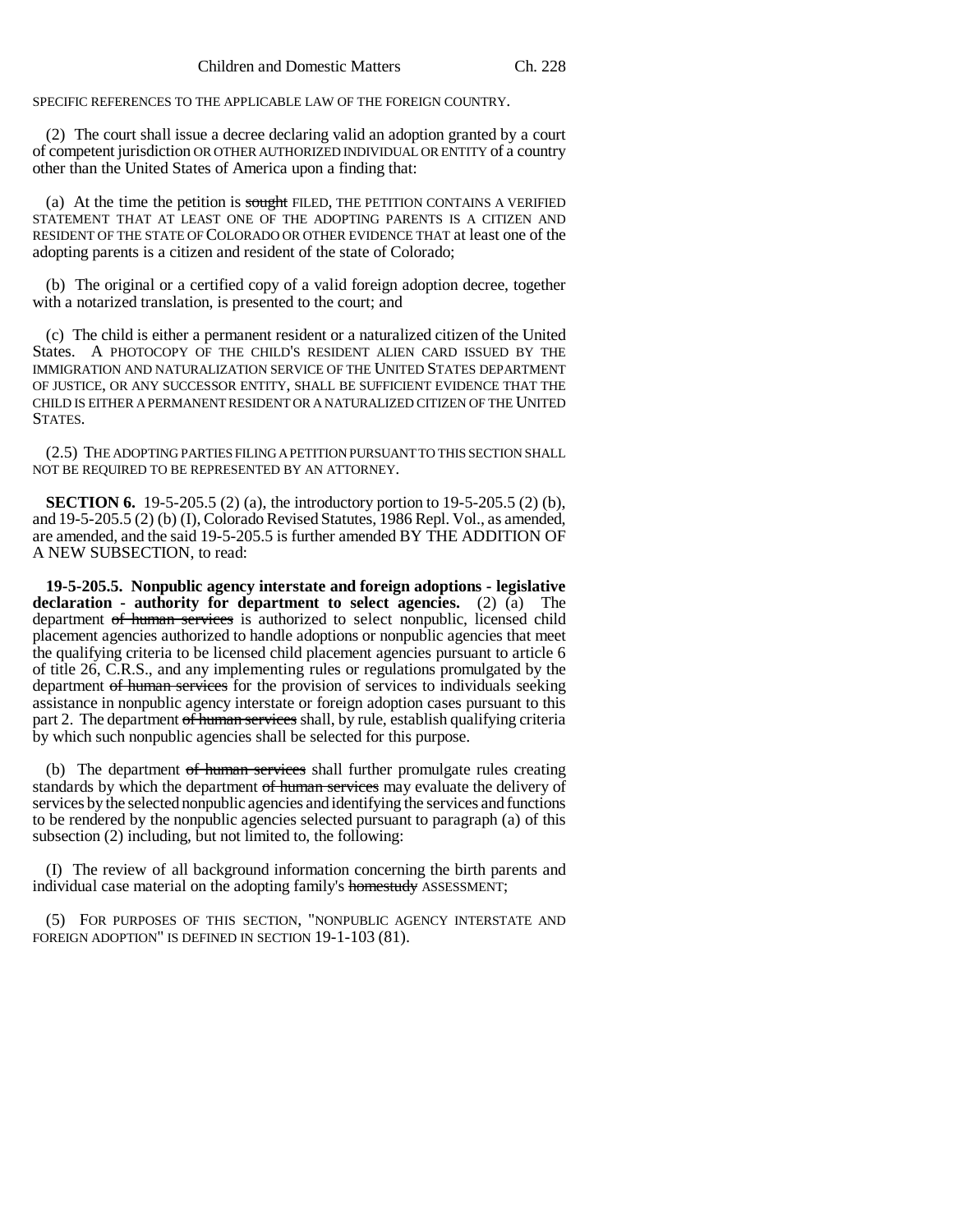**SECTION 7.** 19-5-206 (2) (b), Colorado Revised Statutes, 1986 Repl. Vol., as amended, is amended to read:

**19-5-206. Placement for purposes of adoption.** (2) (b) The court may waive the assessment and approval requirements of paragraph (a) of this subsection (2) in cases where the birth parent or parents have designated the child's grandparent, aunt, uncle, brother, or sister as the person with whom they wish to place their child for purposes of adoption. The court may proceed to finalize such adoptive placement upon finding that the placement is in the best interests of the child.

**SECTION 8.** 19-5-207, Colorado Revised Statutes, 1986 Repl. Vol., as amended, is amended to read:

**19-5-207. Written consent and report.** (1) When a child is placed for adoption by the county department of social services, a licensed child placement agency, or an individual, such department, agency, or individual shall file, with the petition to adopt, its written and verified consent to such adoption in addition to any notices received or sent pursuant to the terms of the "Interstate Compact on Placement of Children" set forth in part 18 of article 60 of title 24, C.R.S.

(2) In all petitions for adoption, whether by the court, the county department of social services, or child placement agencies, in addition to such written consent, the court shall require a written report FROM EITHER THE COUNTY DEPARTMENT OF SOCIAL SERVICES OR THE CHILD PLACEMENT AGENCY showing the following:

(a) The physical and mental health, emotional stability, and moral integrity of the petitioner and the ability of the petitioner to promote the welfare of the child; but no physical examination shall be required of any person who in good faith relies upon spiritual means or prayer in the free exercise of religion to prevent or cure disease unless there is reason to believe such person's physical condition is such that he OR SHE would be unable to take care of such child;

(b) CONFIRMATION THAT THE PETITIONER HAS PARTICIPATED IN ADOPTION COUNSELING IF THE COURT DEEMS APPROPRIATE. THE COUNSELING MAY ADDRESS THE PERMANENCE OF THE DECISION, THE IMPACT OF THE DECISION ON THE ADOPTING PARENT AND THE ADOPTING PARENT'S FAMILY NOW AND IN THE FUTURE, AND THE ISSUES THAT MAY ARISE IN THE EVENT THAT THE ADOPTEE AT SOME TIME IN THE FUTURE DESIRES TO CONTACT THE RELINQUISHING PARENT.

 $(b)$  (c) The physical and mental condition of the child;

(c) (d) The child's family background, including the names of parents and other identifying data regarding the parents, if obtainable;

 $(d)$  (e) Reasons for the termination of the parent-child legal relationship;

 $\overline{(e)}$  (f) The suitability of the adoption of this child by this petitioner and the child's own disposition toward the adoption in any case in which the child's age makes this feasible; and

 $(f)$  (g) The length of time the child has been in the care and custody of the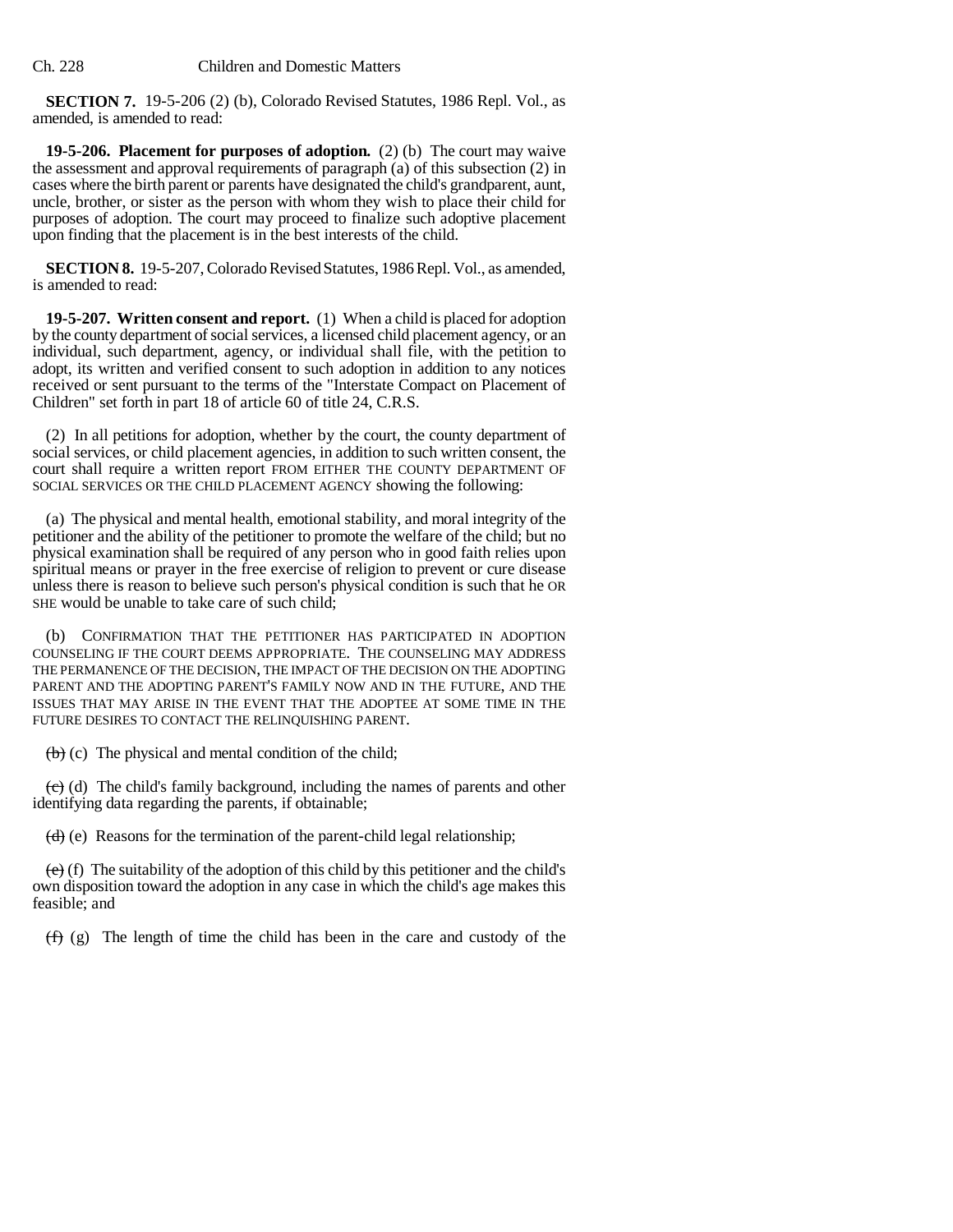petitioner.

(3) IN PROPOSED RELATIVE ADOPTIONS, THE COURT SHALL REVIEW THE REPORT PREPARED PURSUANT TO SUBSECTION (2) OF THIS SECTION. THE COURT MAY ORDER FURTHER ASSESSMENT IF THE COURT DEEMS IT NECESSARY.

 $(3)$  (4) Any party to the adoption proceeding may be entitled to see the report required by subsection (2) of this section; except that the names of parents and adoptive parents and any means of identifying either shall not be made available except upon order of the court.

 $(4)$  (5) Any person who, by his OR HER own request or by order of the court as provided in section 19-5-209, is the subject of a written report and investigation conducted pursuant to subsection (2) of this section by the county department of social services or by the probation department of the court shall be required to pay, based on an ability to pay, the cost of such written report and investigation.

 $(5)$  (6) The department of human services shall establish rules and regulations which THAT provide for county departments of social services to charge a fee, not to exceed five hundred dollars in the case of a first adoption and not to exceed two hundred fifty dollars for a second or subsequent adoption by the same party or parties, for reports and investigations provided in accordance with this article.

 $(6)$  (7) The department of human services may waive the fee provided for in subsection  $(4)$  SUBSECTION  $(6)$  of this section if such fee poses a barrier to the adoption of a child for whom the county department of social services has financial responsibility.

 $(7)$  (8) If a court orders a county department of social services to counsel a birth parent concerning relinquishment of a child pursuant to the provisions of sections 19-5-103 and 19-5-104, the county department shall charge a fee to meet the full cost of the counseling.

(9) IF THE CHILD IS BEING PLACED IN AN ADOPTIVE HOME BY A LICENSED CHILD PLACEMENT AGENCY, SUCH AGENCY SHALL FILE AN AFFIDAVIT WITH THE COURT STATING THAT THE AGENCY'S LICENSE IS IN GOOD STANDING WITH THE DEPARTMENT. A LICENSED CHILD PLACEMENT AGENCY INVOLVED IN AN ADOPTION PROCEEDING PURSUANT TO THIS ARTICLE SHALL IMMEDIATELY NOTIFY THE COURT IN WRITING OF ANY SUSPENSION, REVOCATION, OR DENIAL OF ITS LICENSE OR OF ANY DISCIPLINARY ACTION TAKEN AGAINST THE AGENCY BY THE STATE OF COLORADO. FAILURE OF THE AGENCY TO PROVIDE SUCH NOTIFICATION SHALL BE A CLASS 3 MISDEMEANOR PUNISHABLE BY A FINE OF FIVE THOUSAND DOLLARS. THE DEPARTMENT SHALL, BY RULE, ADOPT A MECHANISM BY WHICH A CHILD PLACEMENT AGENCY SHALL NOTIFY THE COURT OF ANY DISCIPLINARY ACTION AGAINST THE AGENCY.

**SECTION 9.** 19-5-208 (4), Colorado Revised Statutes, 1986 Repl. Vol., as amended, is amended to read:

**19-5-208. Petition for adoption.** (4) A statement of all fees, costs, or expenses charged by any person or agency relative to the adoption shall be submitted to the court with the petition and shall state what additional fees, if any, shall be charged.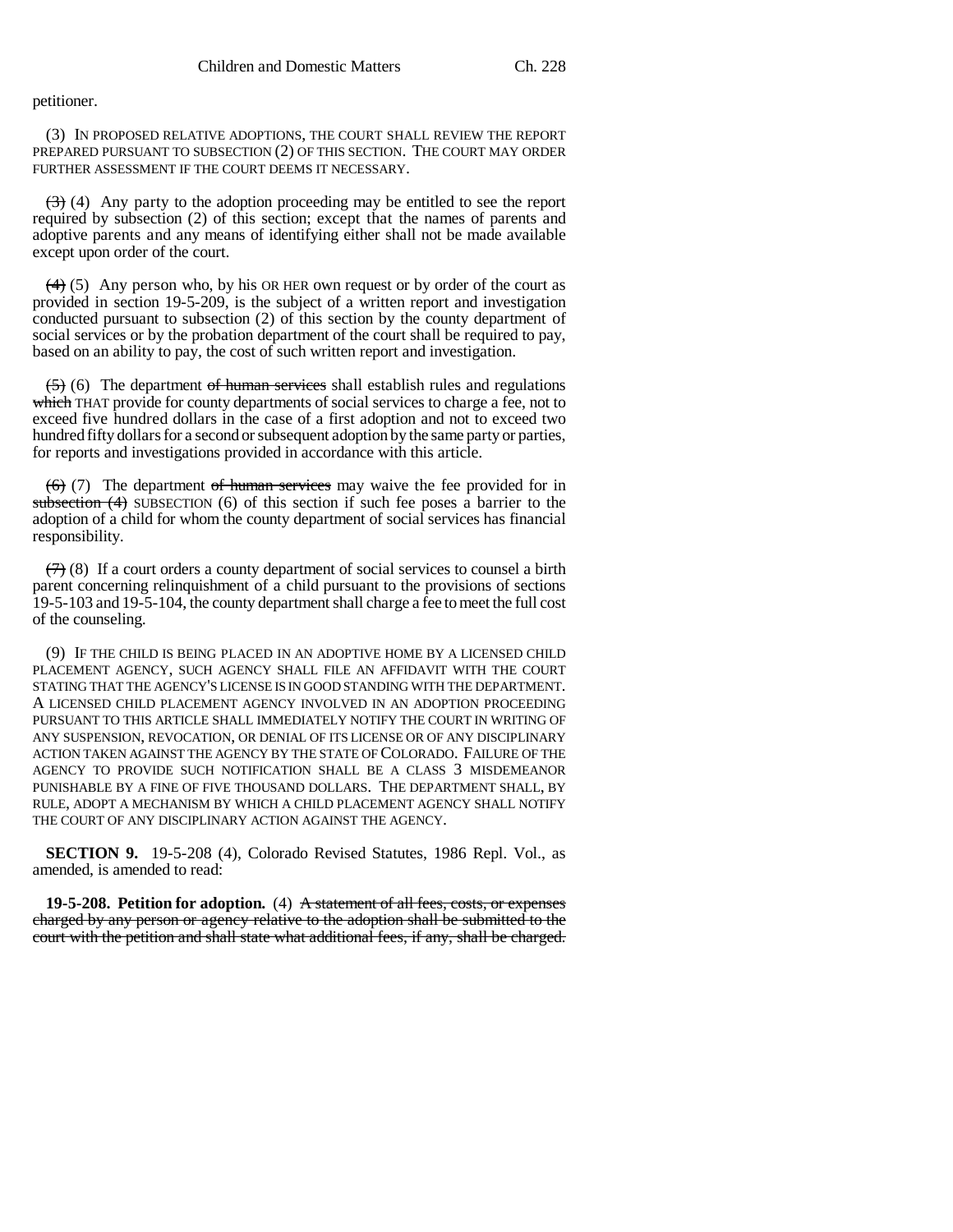THE PETITION SHALL BE ACCOMPANIED BY A STANDARDIZED AFFIDAVIT FORM PRESCRIBED BY THE JUDICIAL DEPARTMENT DISCLOSING ANY AND ALL FEES, COSTS, OR EXPENSES CHARGED OR TO BE CHARGED BY ANY PERSON OR AGENCY IN CONNECTION WITH THE ADOPTION.

**SECTION 10.** The introductory portion to 19-5-210 (2), Colorado Revised Statutes, 1986 Repl. Vol., as amended, is amended to read:

**19-5-210. Hearing on petition.** (2) No sooner than six months from AFTER the date of the hearing PLACEMENT, unless for good cause shown that time is extended or shortened by the court, the court may SHALL HOLD A HEARING ON THE PETITION AND SHALL enter a decree setting forth its findings and grant to the petitioner a final decree of adoption if it is satisfied as to:

**SECTION 11.** 19-5-211, Colorado Revised Statutes, 1986 Repl. Vol., as amended, is amended BY THE ADDITION OF A NEW SUBSECTION to read:

**19-5-211. Legal effects of final decree.** (2.5) THE CHILD SHALL BE ELIGIBLE FOR ENROLLMENT AND COVERAGE BY ANY MEDICAL OR DENTAL INSURANCE HELD BY THE PROSPECTIVE ADOPTIVE PARENTS IF, AND ON SUCH A BASIS AS, SUCH COVERAGE WOULD BE AVAILABLE TO A CHILD NATURALLY BORN TO THE PROSPECTIVE ADOPTIVE PARENTS.

**SECTION 12.** 19-5-303 (1), Colorado Revised Statutes, 1986 Repl. Vol., as amended, is amended to read:

**19-5-303. Commission created - duties.** (1) There is hereby created in the department of human services a commission of seven ELEVEN members. The commission shall exercise its powers and perform the duties and functions specified by this part 3 as if the same were transferred to the department by a **type 1** transfer, as such transfer is defined in article 1 of title 24, C.R.S. Representation and appointment of such members shall be as follows:

(a) Two THREE members shall represent the judicial department and shall be appointed by the chief justice or his OR HER designee.

(b) One member TWO MEMBERS shall represent the department of human services and shall be appointed by the executive director of such department or his OR HER designee.

(c) Two THREE members shall represent licensed adoption agencies and shall be appointed by a representative of a private adoption agency. Such representative shall be selected by the executive director of the department. of human services.

(d) Two THREE members shall represent either adoptees, adoptive parents, biological parents of adoptees, or biological siblings of adoptees and shall be selected by the executive director of the department. of human services.

**SECTION 13.** 19-5-304 (1) and (2), Colorado Revised Statutes, 1986 Repl. Vol., as amended, are amended to read: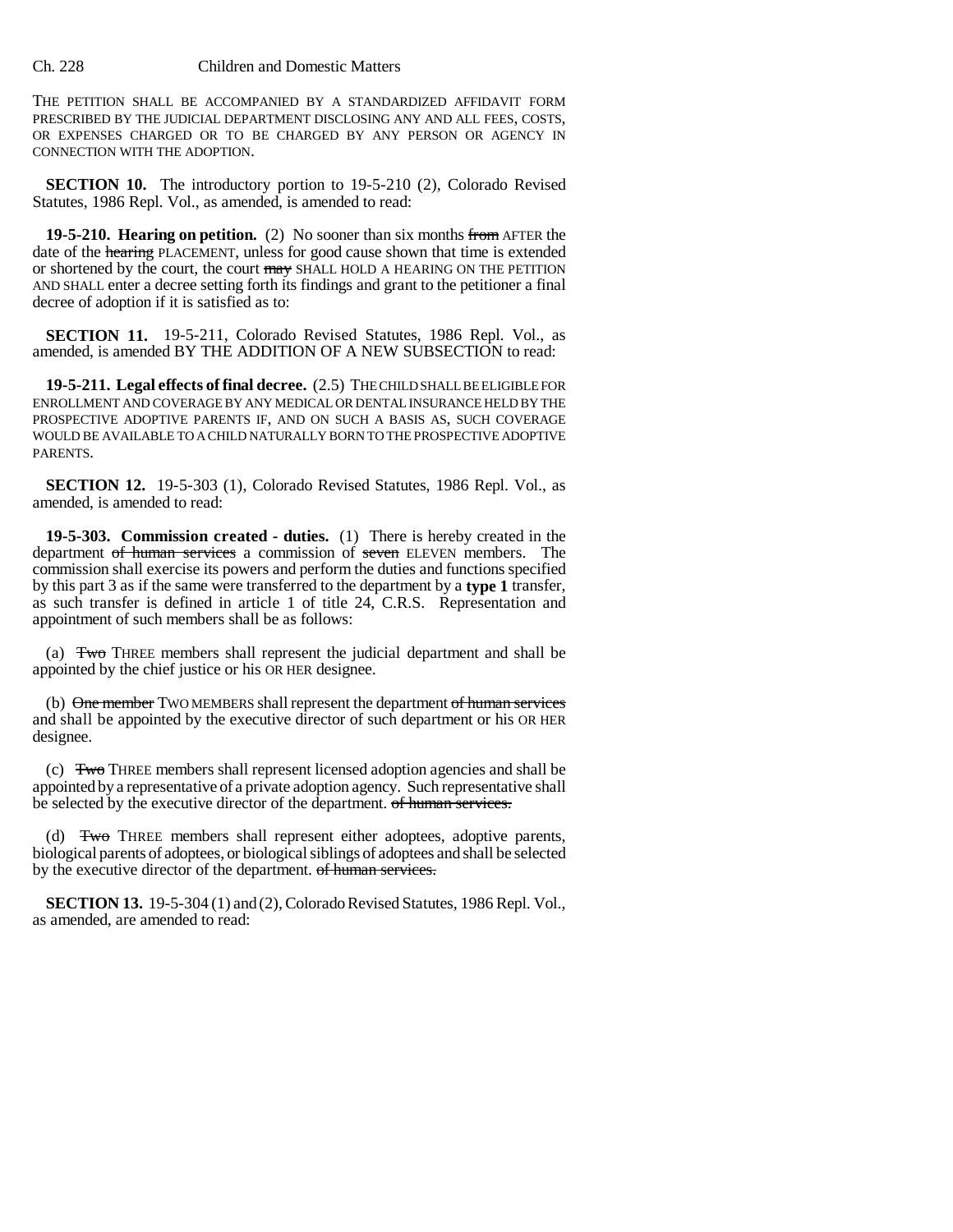Children and Domestic Matters Ch. 228

**19-5-304. Confidential intermediaries - confidential intermediary services.** (1) (a) Any person who has completed a confidential intermediary training program which THAT meets the standards set forth by the commission shall be responsible for notifying the commission that his OR HER name should be included on the list of confidential intermediaries to be maintained by the commission and made available to the judicial department. The commission shall adopt rules to determine when and under what conditions the name of a confidential intermediary shall be removed from the list available to the judicial department.

(b) Once a person is included on such list, he OR SHE shall be:

(I) Authorized to inspect confidential relinquishment and adoption records upon motion to the court by an adult adoptee, adoptive parent, biological parent, or biological sibling, OR HALF-SIBLING;

(II) Available, subject to time constraints, for appointment by the court to act as a confidential intermediary for an adult adoptee, adoptive parent, biological parent, or biological sibling, OR HALF-SIBLING.

(2) Any adult adoptee, adoptive parent, biological parent,  $\sigma$ r biological sibling, OR HALF-SIBLING who is twenty-one EIGHTEEN years of age or older may file a motion, with supporting affidavit, in the court where the adoption took place, to appoint one or more confidential intermediaries for the purpose of determining the whereabouts of his OR HER unknown relative or relatives; except that no one shall seek to determine the whereabouts of a relative who is younger than twenty-one EIGHTEEN years of age. The court may rule on said motion and affidavit without hearing and may appoint a trained confidential intermediary.

**SECTION 14.** 19-1-103 (8) and (37), Colorado Revised Statutes, 1986 Repl. Vol., as amended, are amended, and the said 19-1-103 is further amended BY THE ADDITION OF A NEW SUBSECTION, to read:

**19-1-103. Definitions.** As used in this title or in the specified portion of this title, unless the context otherwise requires:

(8) (a) "Adult" means a person eighteen years of age or older; except that any person eighteen years of age or older who is under the continuing jurisdiction of the court, who is before the court for an alleged delinquent act committed prior to the person's eighteenth birthday, or concerning whom a petition has been filed for the person's adoption other than under this title shall be referred to as a juvenile.

(b) "Adult", as used in part 3 of article 5 of this title, means a person twenty-one years of age or older.

(37) "Department", as used in  $part 4 of$  article 5 of this title, means the department of human services.

(61.5) "HALF-SIBLING" SHALL HAVE THE SAME MEANING AS "BIOLOGICAL SIBLING" PROVIDED IN SUBSECTION (14) OF THIS SECTION.

**SECTION 15. No appropriation**. The general assembly has determined that this